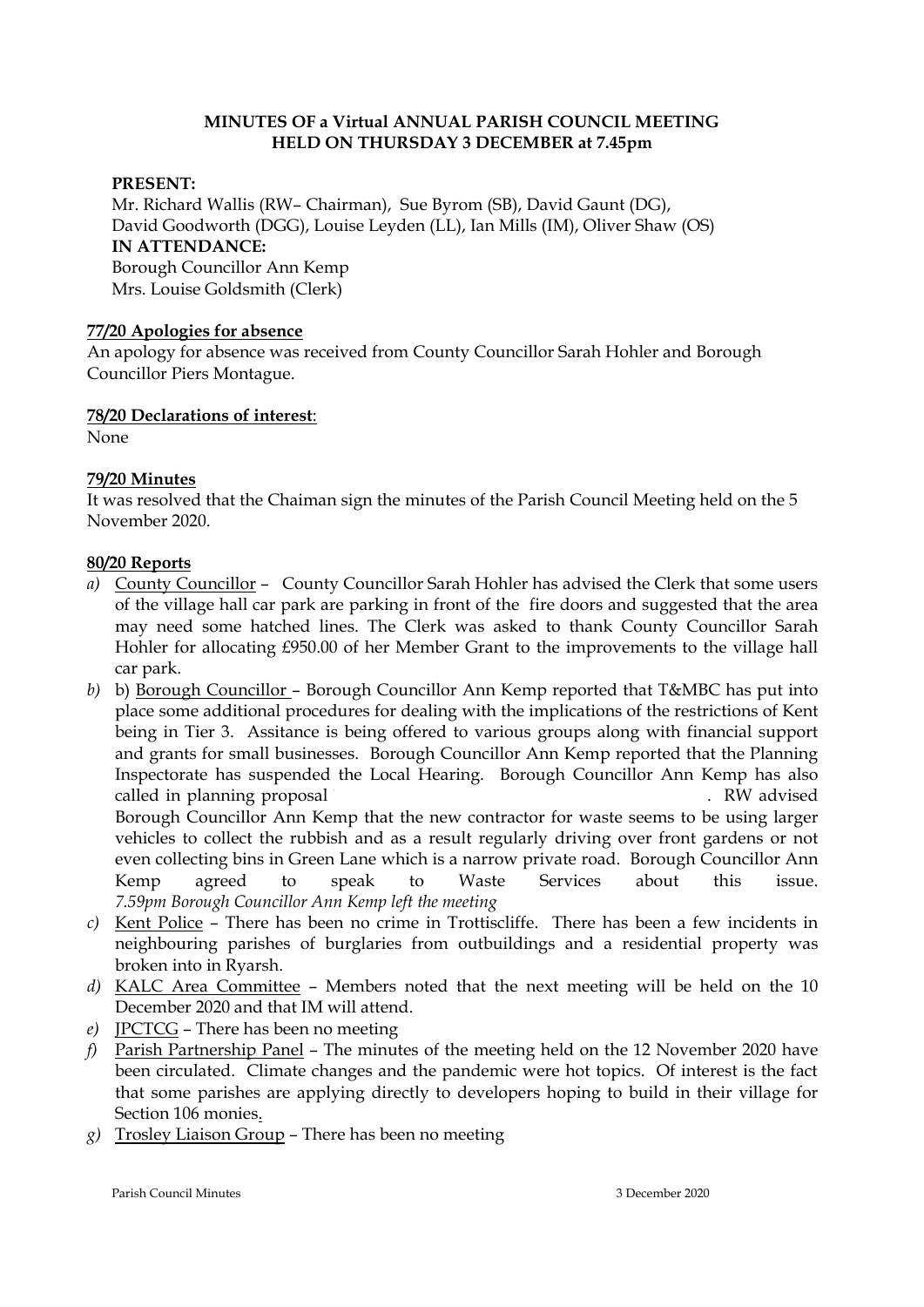- *h*) Village Hall Committee IM reported that the Village Hall Committee has met virtually this week. The Committee is in the process of getting quotes to repair the steps at the rear of the building and for repairs needed to the porch and the white sofitts. Due to the current restrictions there has been no bookings. The next project is to consider fund raising for alternative ways to heat the village hall, installing solar panels is one option. It is hoped that the Christmas event at The Plough will still be able to go ahead if Kent comes out of Tier 3 restrictions. The Committee is really pleased with the works that have taken place to the car park. The Clerk has invoiced the Committee for their share of the costs and the payment has been received.
- *i*) Tree Warden There was no report.
- *j)* Courts Committee Meeting The Clerk has circulated the minutes and a copy of the presentation which was given at the meeting held on the 25 November 2020. The Tennis Club Committee has carried out a Member survey which is helping them shape the club for the future. Four strategic goals have been identified. A 30 year model has been developed covering works necessary to keep the overall facility at its current standard. This model has presented some long term funding considerations such as possibly the need to increase the payments to the sinking fund in the short term with a view to reviewing this payment every year. Members were pleased to see that there has been an increase in activities for children which has led to an increase in Junior membership. The Clerk was asked to find out if the survey of the drains carried out last year identified where the outfall was. DGG suggested that the outfall is likely to be to an adjacent ditch which has not been cleared for many years. Members were in agreement that remedial works to the drains need to be done. DGG offered to assess the problem as well and investigate the drainage around the tennis courts

## **81/20 Matters arising**

- a) T&MBC Call for Sites/Development of the Local Plan Members noted that the Planning Inspectorate has suspended the Local Hearing. It is not officially known why it has been suspended although it is believed there has been a query on the legal compliance.
- b) Monthly Check of the Defibrillator The Clerk has carried out the monthly check and will order replacement pads.
- **c)** Review of parking in the village hall car park The white lining of the car park is working well but the middle entrance needs to be closed off as it is causing confusion having three possible 'in' and 'out' openings. Members were in agreement only a temporary solution was needed to block the middle opening and if the current arrangement with the 'in' and 'out' continues to work then will look to close this middle opening permanently. After discussing a number of options Members agreed to take up DGG's kind offer to place and fill 4 water butts with water in the middle opening. DGG hopes to install the water butts next week. The Clerk has asked Four Seasons to cut back the hedge to hopefully widen the entrance to the car park and it was suggested that the Clerk should ask the contractor to fill in a gap in the surface on this corner with tarmac. The contractor has received the posts for the 'in' and 'out' signs and hopes the signs will be delivered soon. Members discussed installing hatched lines outside the fire doors to the village hall to stop cars parking in this area but decided that the placing of advisory notes on vehicles not to park there might be a better approach. It was noted that the Clerk's application for a £950.00 Member grant to pay for the signs and posts has been approved. Four Seasons will be replacing the damaged fence between the village hall car park and the tennis club next week and the Clerk has asked T&MBC to re-instate the yellow zig zag signs outside the school which have faded again.
- d) KALC Members **resolved** unanimously to adopt the Scheme again and to confirm their nominations to the Clerk by the 7 January 2021.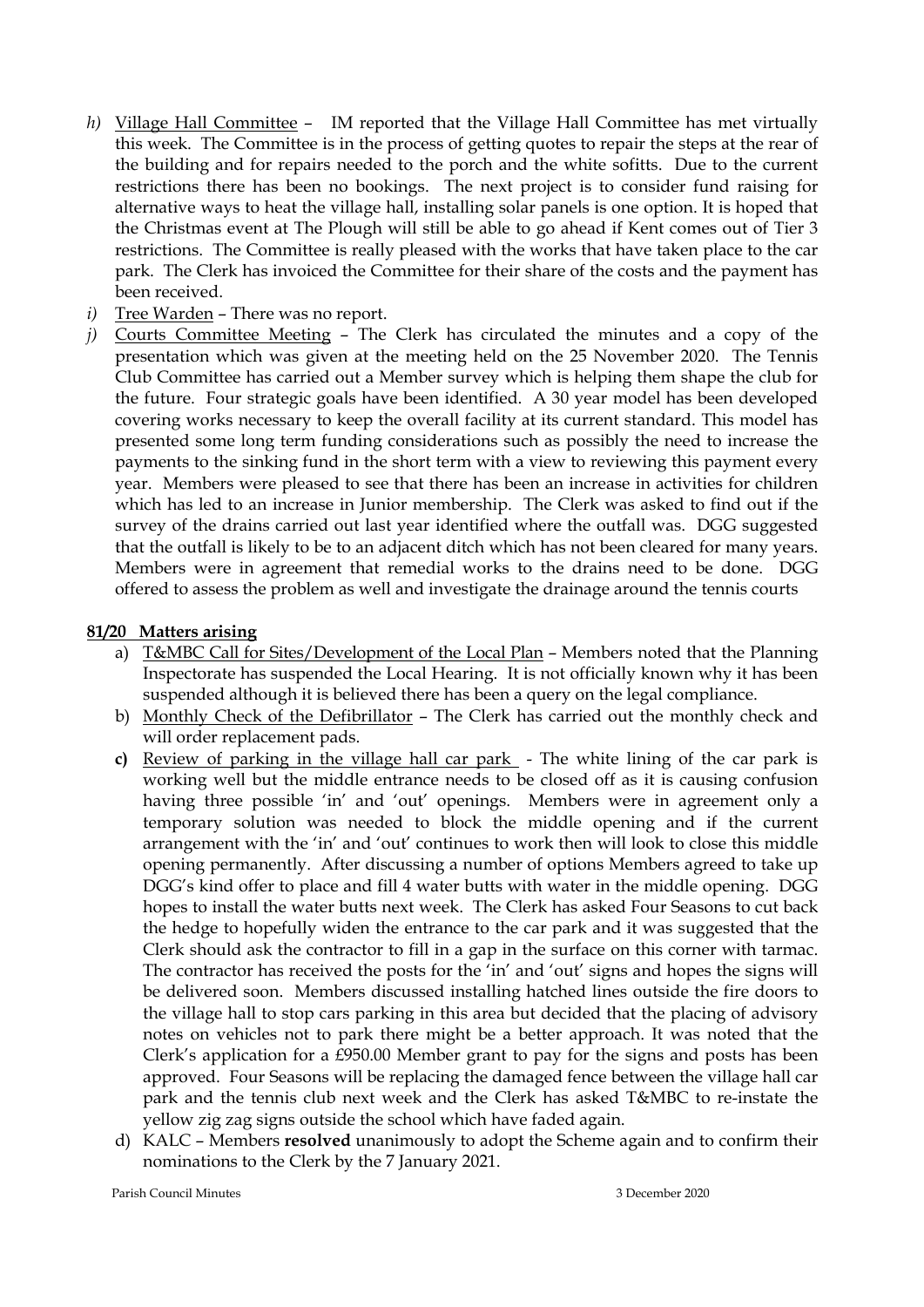- e) Calendar of Meetings 2021 Noted
- f) Provisional date for a planning meeting Members agreed to set a provisional date of the 7 January 2021 at 7.45pm to consider any planning proposals if required.

#### **82/20 Finance & Policies**

| a)                               | Statement of payments to be made and income received |
|----------------------------------|------------------------------------------------------|
| <b>National Savings Account:</b> | £1,718.56                                            |
| Nat West TPC TCC Account:        | £12,980.78                                           |
| Nat West TPC Reserve Account:    | £ 7,458.23                                           |
| Nat West TPC Current Account     | £ 4,088.41                                           |

#### **Receipts:** £3,805.00 Village Hall Committee

| Supplier                 | Description                         | Cheque | Amount   |
|--------------------------|-------------------------------------|--------|----------|
|                          |                                     | Number |          |
| Mrs L S Goldsmith        | (Salary 4 weeks)                    |        |          |
|                          | $(05/11 - 02/12)$                   | 000478 | £185.50  |
| <b>HMRC</b>              | (Clerk's Tax)                       | 000479 | £123.60  |
| Mrs L S Goldsmith        | (Clerks Expenses x 2 months) 000480 |        | £140.68  |
| RoSPA                    | (Annual Inspection)                 | 000481 | £115.80  |
| Four Seasons Gardens Ltd | (Grounds Maintenance                |        |          |
|                          | & hedge cutting)                    | 000482 | £881.52  |
| Mrs L S Goldsmith        | (Salary 5 weeks)                    |        |          |
|                          | $(03/12/20 - 08/01/21)$             | 000483 | £ 231.98 |
| <b>HMRC</b>              | (Clerk's Tax)                       | 000484 | £154.40  |
| Total                    |                                     |        | £1833.48 |

#### **Transfer from TPC Reserve Account to TPC Current Account: £2,000.00**

## **Cheques for signature TPC TCC Account:**

| <b>Supplier</b>  | Description                | Cheque | Amount  |
|------------------|----------------------------|--------|---------|
|                  |                            | Number |         |
| EDF              | (Electricity supply)       | 000023 | £278.19 |
| AG Driveways Ltd | (White lining tennis club) |        |         |
|                  | car park)                  | 000024 | £492.00 |

- b) Cheques for signature: It was **resolved** that IM and RW could sign the above cheques.
- c) Budget 2021/22 The Clerk had prepared a budget document for circulation. A total estimated expenditure of  $£20,400.00$  for  $2021/22$  which includes a contingency allowance of £1,000.00 was agreed.
- d) Precept request It was **resolved** that the precept upon T&MBC for the financial year 2021/22 should be increased to £19,000.00. Any shortfall will be met from reserves.

## **83/20 Members of public:** No comments.

## **84/20 Planning**

- a) Applications from T&MBC: None to consider
- b) Applications received after distribution of the agenda: None to consider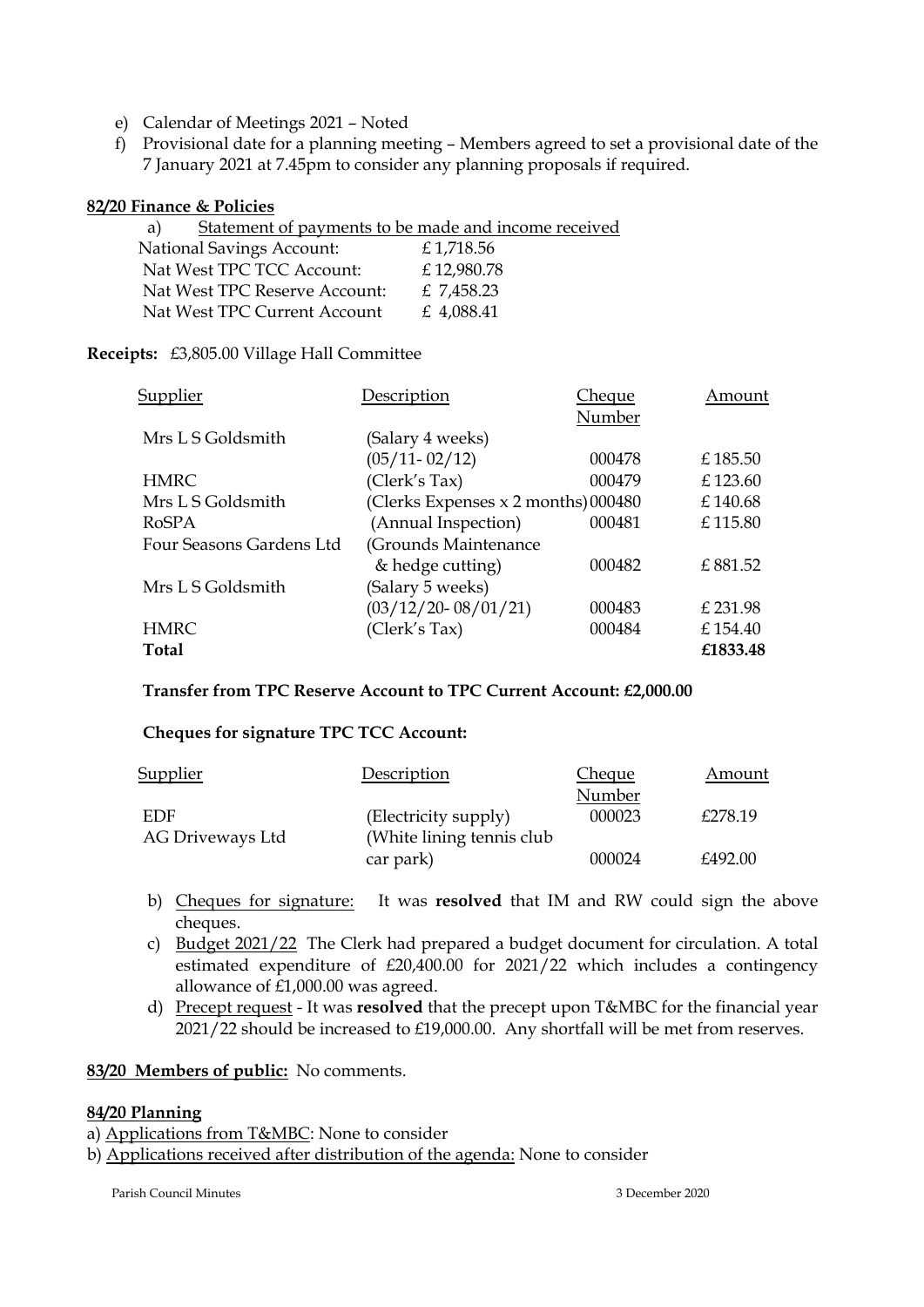c) Approvals:

1] TM/20/2059/LDP – Garth Down, Church Lane, Trottiscliffe, ME19 5EB

Lawful Development Certificate Proposed: Construction of porous tarmac hardstanding area to front of dwelling

2] TM/20/02126/FL – 2 Sharon Cottages, Taylors Lane, Trottiscliffe

First floor extension.

3] TM/20/00841/00842/00843/00844 – Addington Quarry

d) Refusals: None to consider

e) Withdrawn applications:

1] TM/20/02266/FL – Darrens Meadow Farm, Green Lane, Trottiscliffe

Replacement dayroom.

f) Planning Appeals: None to consider

g) Other Planning Issues: Nothing to report

## **85/20 Highways, Footways and Footpaths**

1] Reported Faults

i) Traffic calming – Jez Massy from KCC Highways has advised the Clerk that they are looking to reinstate a number of the speed humps in the village. Works are due to start early part of next year.

ii) Enquiry 524254 Pinesfield Lane – cars are grounding on the camber of the road between Larling and the church on the downward slope. Works are due to start on the 15 December 2020 and take place over four nights.

2) New faults to be reported

i) Ferns quarry – The Clerk to contact the owners of the quarry regarding the amount of mud on Addington Lane which is causing hazardous driving conditions

ii) Bollards on the village green – the Clerk to report that one has been knocked down

iii) Orange lidded bins – the Clerk to report to Waste Services that there has been a number of instances where the refuse freighters have driven over and damaged orange lidded food waste bins

3] Highways Improvement Plan – The Clerk reported that all projects are on hold until the next financial year.

# **86/20 Open Spaces, Recreation Ground and Allotments**

1] Recreation Ground and playground – The Clerk has received the RoSPA report and met with Four Seasons to discuss the works needed. A quote is to be provided.

2] Allotments – RW reported that an Oak tree has fallen on the boundary of the allotments and needs removing. The Clerk will arrange for some quotes. The Clerk and RW to assess the water supply and the number of standpipes at the allotments and the water usage of the Community Farm.

3] Trottiscliffe School Update – There was no update

4] Community Farm – Members discussed the update received and circulated by the Clerk. The Clerk was asked to obtain a copy of the accounts for the community farm and find out if their finances have been impacted by the pandemic The Headteacher of the school has mentioned that the current set up of the farm does not offer any educational benefits for the school curriculum. Members were full of praise for all the volunteers that support the farm but would like to see the educational side addressed again as this was one of the key aims of the farm. The Clerk will also ask that a Trustees meeting is held in January 2021.